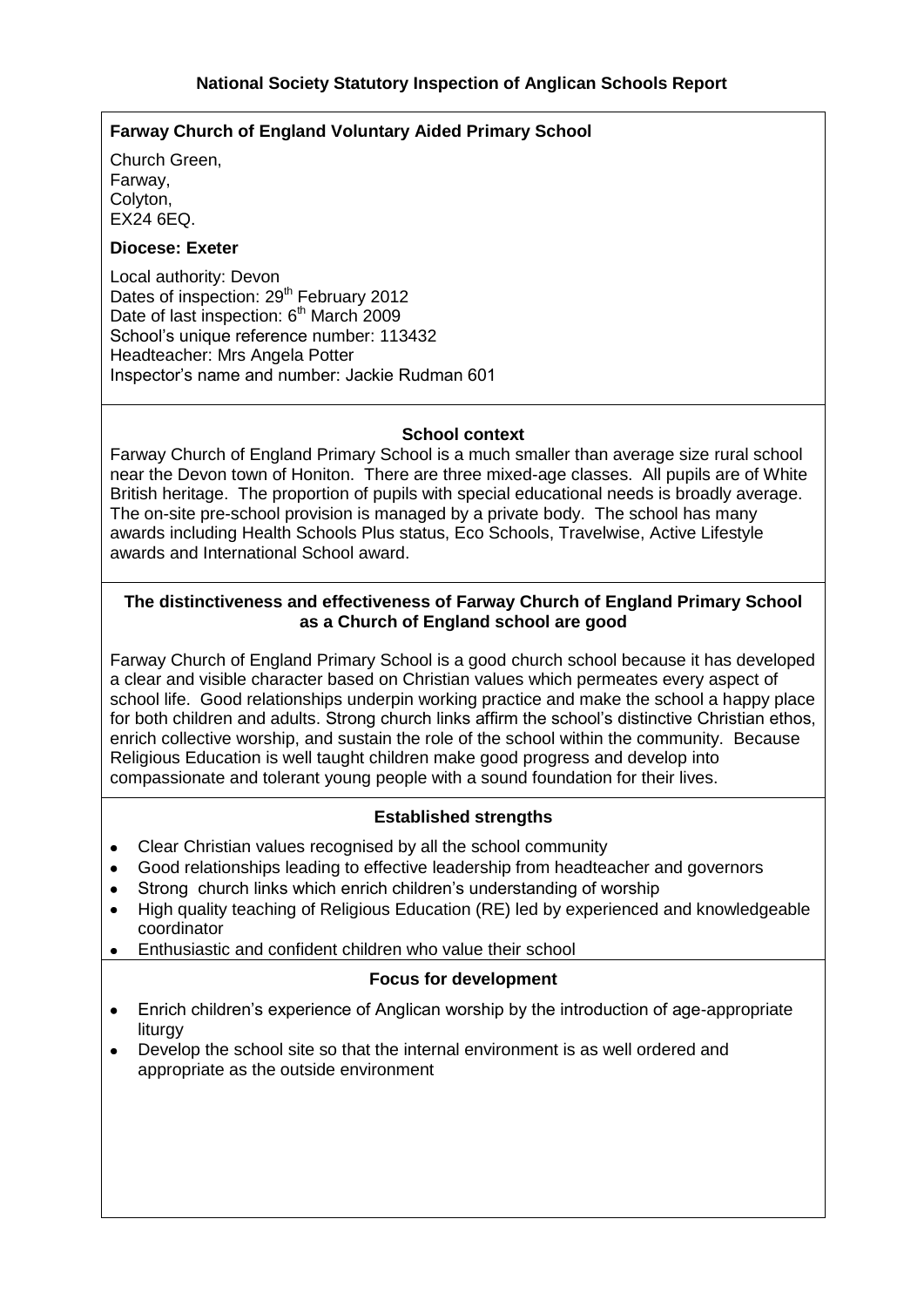### **The school, through its distinctive Christian character, is good at meeting the needs of all learners**

At the heart of Farway Church of England Primary School is a confident Christian ethos which overflows into all aspects of school life. Core Christian values of love, respect, care, friendship, honesty and trust are the bedrock of its character. These are understood by all members of the school and displayed prominently in classrooms and public areas of the school. Children and adults spontaneously refer to these values when talking about their school. Although the school is very small and geographically isolated, children are given an impressive range of opportunities and experiences which enrich their lives and which make a strong impact on their spiritual understanding. They speak with equal exuberance and excitement of collecting eggs from the school chickens and growing their own vegetables, of visiting a mosque and experiencing the Ash Wednesday service. As one child said, 'we have everything in this school.' Within this range of high quality opportunities children develop the confidence to articulate their understanding of Christian beliefs as well as a respect for those whose opinions may differ from their own. Parents are equally enthusiastic about the school. They particularly like the way the school encourages children to express their own views and opinions. They say the distinctive Christian character of the school develops a strong sense of self esteem because all children are recognised as individuals and that every opinion is equally valued. They say staff support each other to care for their children and that they feel welcomed into school at any time to discuss issues. Because adult relationships within the school are strong they form a good role model for the children. Therefore children develop into compassionate and tolerant young people who are able to relate to one another in a mature way. They are well prepared to make good lifestyle choices based on Christian principles.

# **The impact of collective worship on the school community is good**

Collective worship is intrinsic to the daily life of the school and central to its Christian ethos. It is well planned following the churches year with a diverse variety of themes. Visitors and visits to other places of worship including a mosque and synagogue make a good contribution to the children's experience and spiritual understanding. Worship usually takes place in the school hall which is prepared with a specially dressed table, candles and a cross. Children come into worship reverently and even the youngest use the quiet music for reflection. As one child said, 'you go all still inside.' Because numbers on the school roll are small, worship is an intimate interchange of ideas in which children take part in debate and discussion as well as listening to adults. All opinions are valued and therefore children gain spiritual confidence in sharing aspects of their spiritual journey with their peers and adults. School is aware that developing an active liturgy in which all children take part simultaneously would further support children who find listening more of a challenge. All staff attend worship and this sets a good role model for the children. Every classroom has its own quiet table where children may come to reflect. The sensitive ways in which the display on these tables is arranged enables children to understand that being a Christian involves compassion for the needy. Therefore they learn that prayer is supported by action. The school has an impressive track record of raising money and support for charitable causes, both locally, nationally and internationally. In particular children are passionate about supporting a local child with Batten disease and have organised events to raise money for research into finding a cure for the disease. There are strong church links with local clergy regularly leading collective worship and services for festivals and special times in the churches calendar taking place in the local church building. Older children are offered confirmation classes. Consequently local clergy are involved in the life of the school and children, parents, staff and governors benefit from their spiritual leadership and support. Children enjoy planning and taking part in church services and parents say it reinforces the place of the school within the local community. They say they find services in which the children take part to be meaningful and uplifting and nurture their own spiritual insight. In particular services such as Ash Wednesday make a memorable impact on children's understanding of the central Christian message and the traditions of the Anglican church.